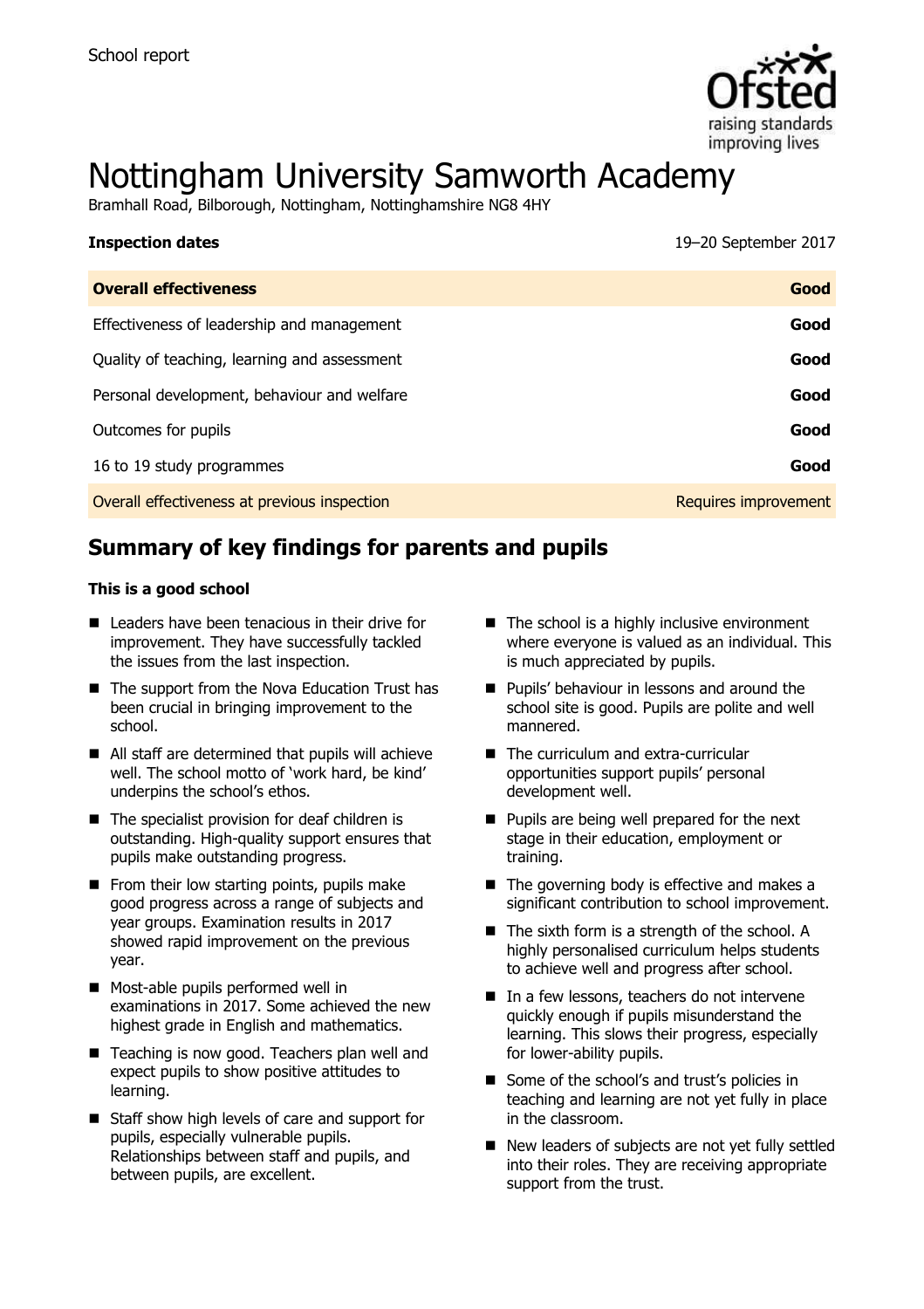

# **Full report**

### **What does the school need to do to improve further?**

- Improve the quality of teaching, learning and assessment by:
	- ensuring that all teachers quickly deal with pupils' misconceptions in lessons so that they can make rapid progress, especially low attainers
	- fully implementing the trust's and school's policies to support good practice
	- sharing more widely the best practice that is evident in some classes.
- **IMPROVE the leadership and management of subjects by:** 
	- supporting leaders new to their roles to ensure that recent improvements are sustained throughout the school in all subjects.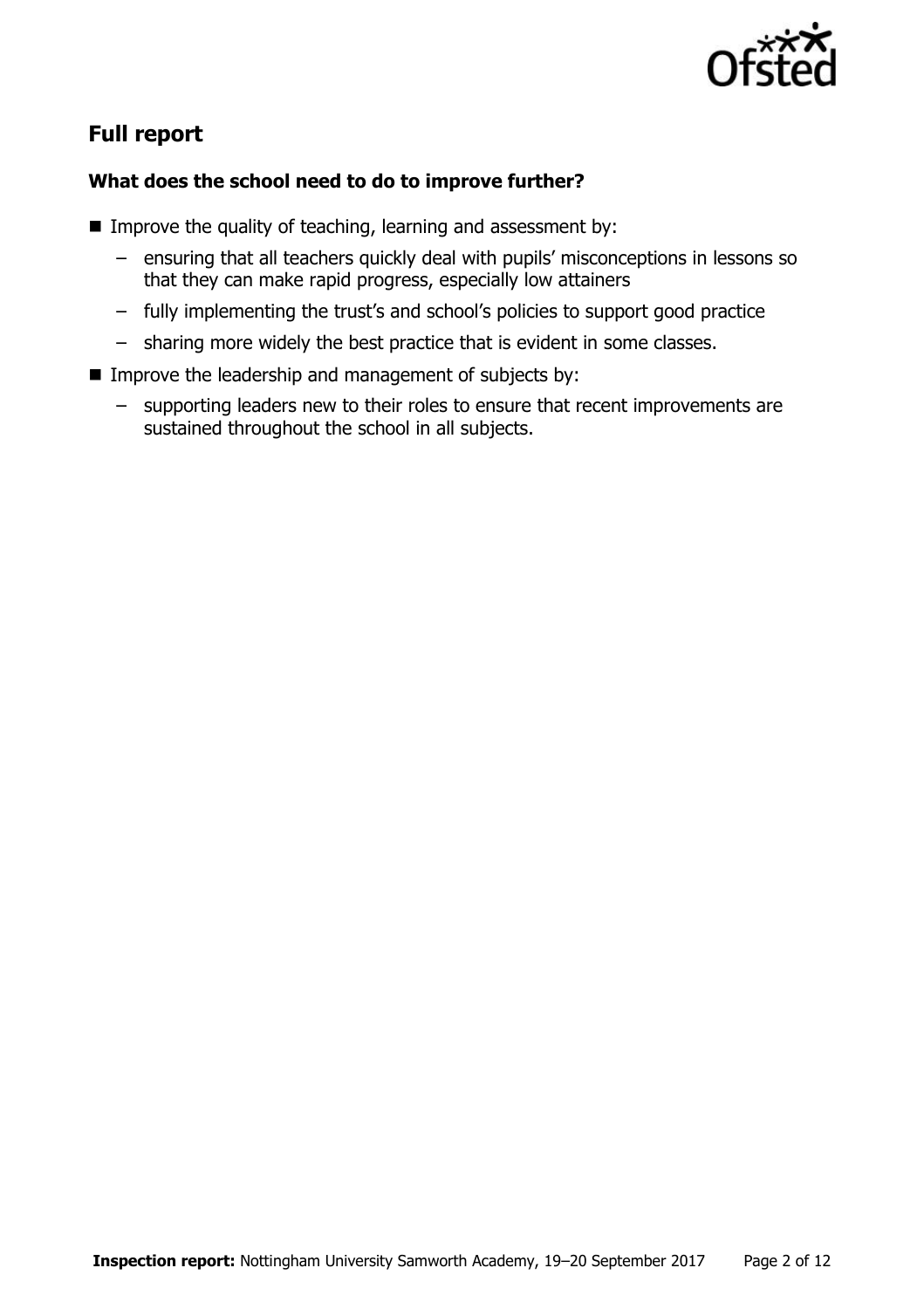

# **Inspection judgements**

#### **Effectiveness of leadership and management Good**

- The head of school and other senior leaders have transformed the culture of the school to one of high aspirations and expectations. They have tackled the issues from the previous inspection with rigour and tenacity. Pupils now believe they can achieve well. This is evident in the examination results in 2017.
- The support provided by Nova Education Trust has been crucial in securing rapid improvement at the school. The support has been of high quality and has focused on increasing the leadership capacity at the school. It has been particularly beneficial in improving the leadership of English and mathematics. Standards in these subjects have risen.
- Leaders and governors have an accurate view of the school's strengths and areas for improvement. They are not complacent, though, about the positive examination results in 2017. They have already put strategies in place to secure continued rapid improvement.
- Leaders, governors and all staff are highly ambitious for the pupils. There is an absolute determination that they will do well. Staff know each pupil as an individual and constantly reinforce the school's motto of 'work hard, be kind'.
- The leadership of teaching and learning is good. The school's internal checks on the quality of teaching, learning and assessment are accurate and show clear improvement. Leaders have implemented detailed plans to improve teaching further. These include an effective programme of professional development for teachers.
- Leaders support teachers new to the profession well. These teachers appreciate the support they get. They particularly value the professional development opportunities that they have.
- $\blacksquare$  The school is a highly inclusive environment where every pupil is valued as an individual. This is much appreciated by pupils. Support for each other is central to the school's culture and ethos. Adults model respect, tolerance and good manners at all times and this is reflected in how pupils treat each other and respond to staff.
- The curriculum has been carefully thought out to ensure that it meets the needs of pupils. It is aspirational and constantly reviewed to ensure that it is leading to good or better outcomes. A high proportion of curriculum time is devoted to English and literacy. This ensures that pupils make good progress in reading. Individualised timetables mean that pupils who need extra support receive it and achieve success. The curriculum helps all pupils make good progress.
- The leadership of support for pupils who have special educational needs and/or disabilities is good. The specialist provision for deaf children is outstanding. It enables pupils to make rapid progress and move into appropriate education, employment or training after school.
- Disadvantaged pupils are making good progress. The difference between their achievement and the achievement of other pupils is diminishing rapidly. This is because the work is well led and targeted support ensures that they achieve well.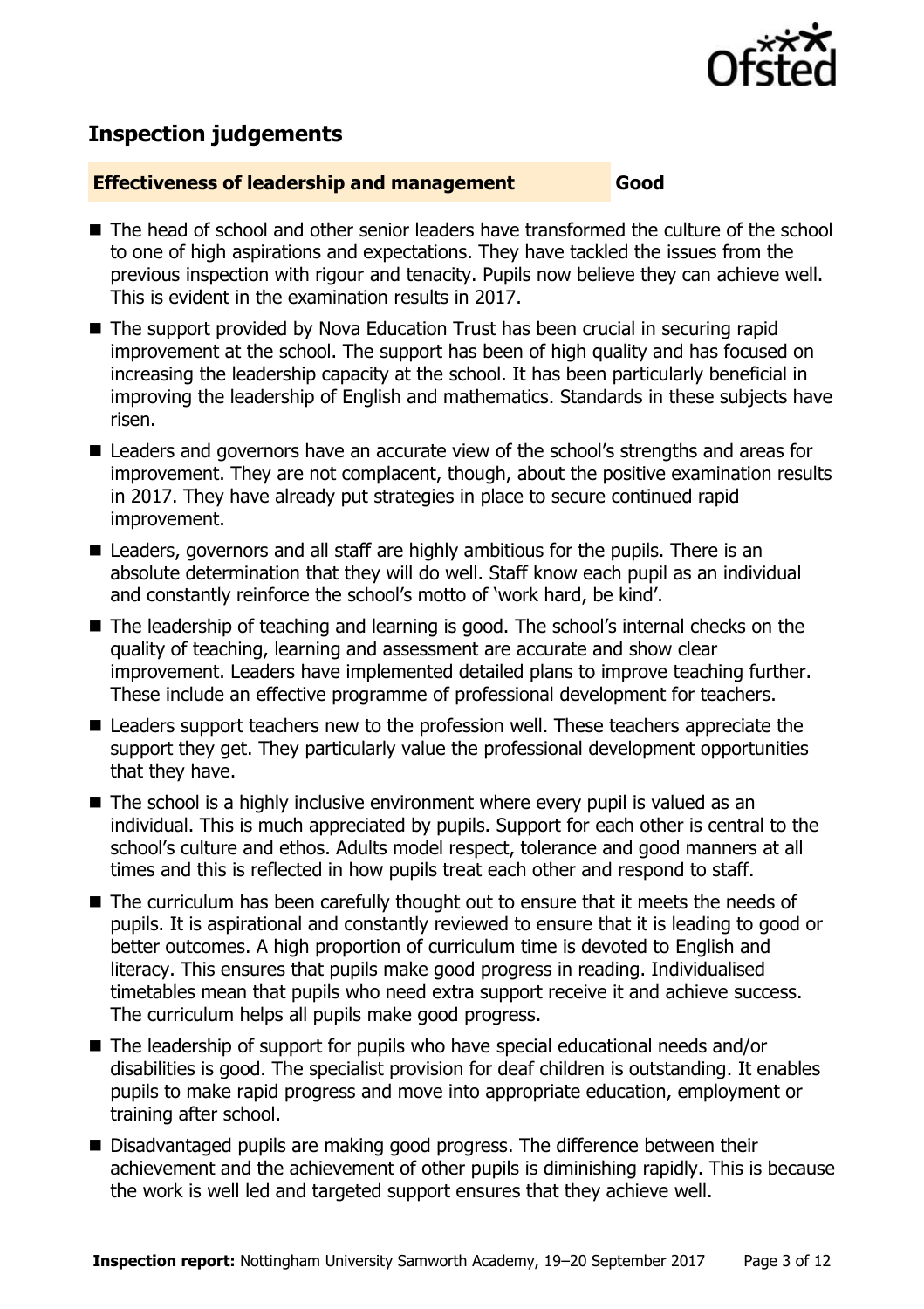

- There is regular communication with parents through reports and parents' evenings, which are well attended. Leaders recognise the important role parents play in their child's education. They work very hard to keep parents fully informed and involved in checking their child's progress.
- The personal development curriculum prepares pupils well for life in modern Britain. It includes classes, tutor time, 'drop down days' and assemblies. These support pupils 'spiritual, moral, social and cultural development well. Many extra-curricular activities support both academic achievement and pupils' personal development.
- Equality of opportunity plays a full part in the school's highly positive ethos. Pupils are clear that any discriminatory behaviour is not tolerated.
- Leaders of subjects are tenacious in their drive for improvement. Some are relatively new in post and the full impact of their work has yet to be seen. They are receiving significant support from the trust, which is developing their skills and expertise.

#### **Governance of the school**

- Governors are very committed to the school. They visit regularly to check on the school's work. They each have specific areas that they oversee and take these responsibilities very seriously. They are determined that the school will do well and are ambitious for the pupils.
- The governing body robustly holds the head of school and other senior leaders to account for pupils' attainment and progress. It receives regular reports on how effective their spending of extra government funding has been.
- Governors have a broad range of knowledge, skills and experience. They understand assessment information and can analyse it well. They effectively and robustly challenge any underperformance. The governing body makes sure that no one is rewarded for poor performance.
- The governing body carries out all its responsibilities effectively. These include financial oversight and safeguarding pupils. The governor responsible for safeguarding makes regular checks on policies and procedures. She is trained in safer recruitment. All governors have received up-to-date training in safeguarding and the 'Prevent' duty.

### **Safeguarding**

- The arrangements for safeguarding are effective.
- Pastoral care is strong and staff share a huge sense of responsibility for pupils. They are highly vigilant in monitoring the welfare of each and every pupil. Staff are trained to protect pupils from radicalisation and extremism.
- The open culture at the school encourages regular dialogue about any matters of concern, including with parents.
- **Pupils are unanimous in their view that they are safe and well cared for at school. They** know there are adults they can talk to if they have a concern or worry.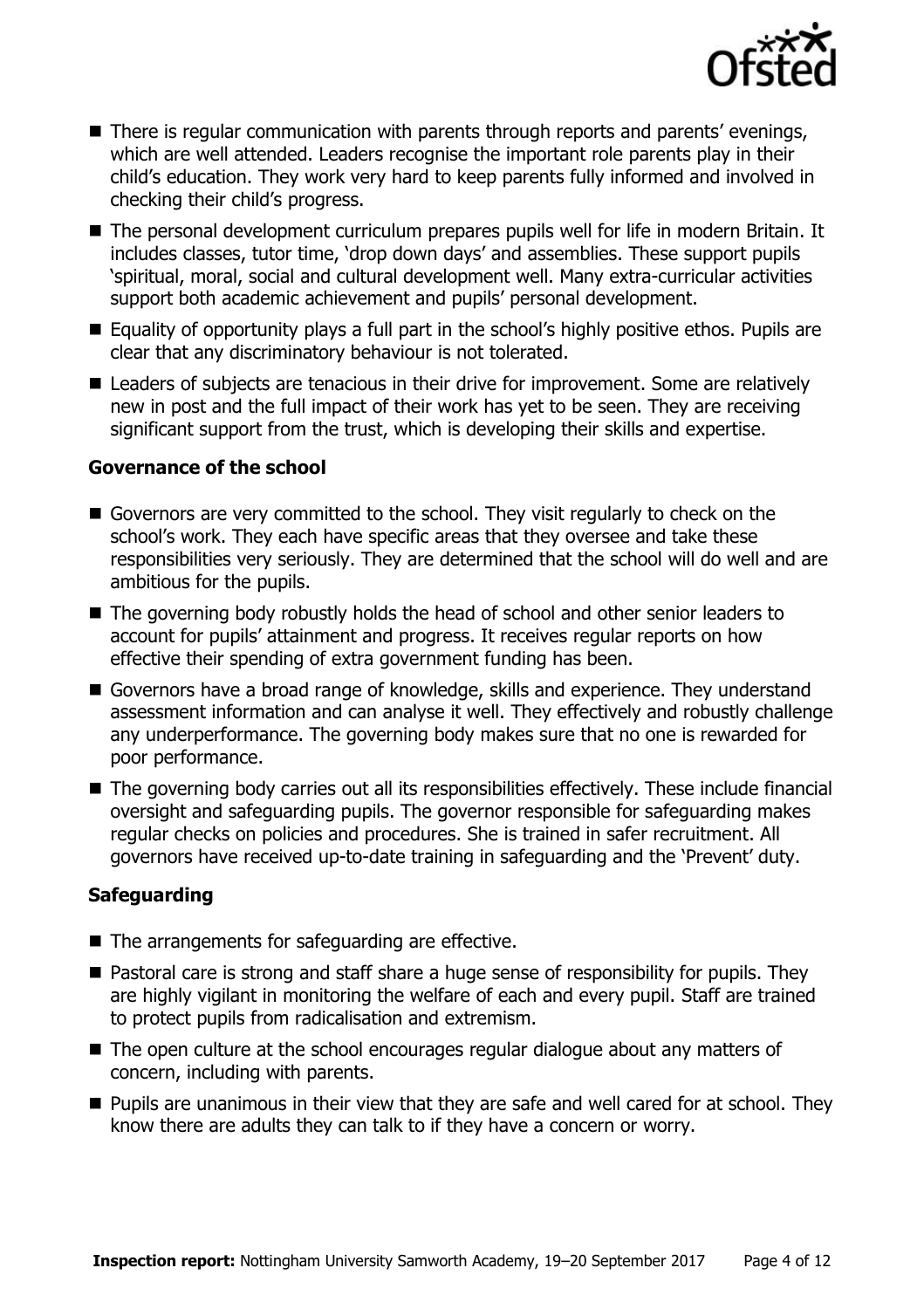

### **Quality of teaching, learning and assessment Good**

- **Pupils achieve well because they benefit from good teaching and high expectations in** lessons.
- Teachers have good subject knowledge. They show enthusiasm and passion for their subjects, which make lessons interesting.
- Teachers plan effectively to ensure that pupils learn well. They carefully match activities to pupils' needs and build on their prior learning. Teachers use the recommended strategies to support students who have special educational needs and/or disabilities. This helps them to make good progress.
- Teachers set clear tasks which challenge pupils to think for themselves. Teachers question pupils effectively about their learning to make sure they think carefully about their answers.
- Teachers expect and encourage pupils to work with positive attitudes and be resilient when they find work difficult. Pupils are not afraid of making mistakes. They recognise that this helps them learn.
- Other adults are used effectively in the classroom. They support pupils who need to catch up their peers and pupils who have special educational needs and/or disabilities. They support pupils' understanding and help them play a full and active part in lessons. They also allow these pupils to develop their skills of independence. This helps them make good progress.
- Teachers develop pupils' literacy skills well in a range of subjects. They immerse pupils in technical language related to the subject. Reading is a regular part of lessons.
- Teachers use the school's assessment and marking policy effectively. They give pupils comprehensive feedback on their work. This means that pupils are clear about what they need to do to improve it. As a result, they make good or better progress. Pupils report that all their work is marked and this is helping them do well.
- Homework is an integral part of learning. Teachers set it regularly and pupils complete it well. Teachers are clear about the school's expectations about homework and use it well to support learning in the classroom.
- **Pupils say that they are taught well and that lessons are interesting. They are clear** that teachers want them to aim high and achieve well. They rise to these expectations.
- Parents receive regular reports from the school on their child's progress. These take the form of written reports and discussions at parents' evenings.
- In a few lessons, teachers do not intervene quickly enough to deal with any misconceptions or mistakes in pupils' learning. This slows down the progress pupils make, especially pupils of low ability.
- Most teachers follow the trust's and school's clear policies about teaching, learning and assessment. These are not yet fully in place throughout the school.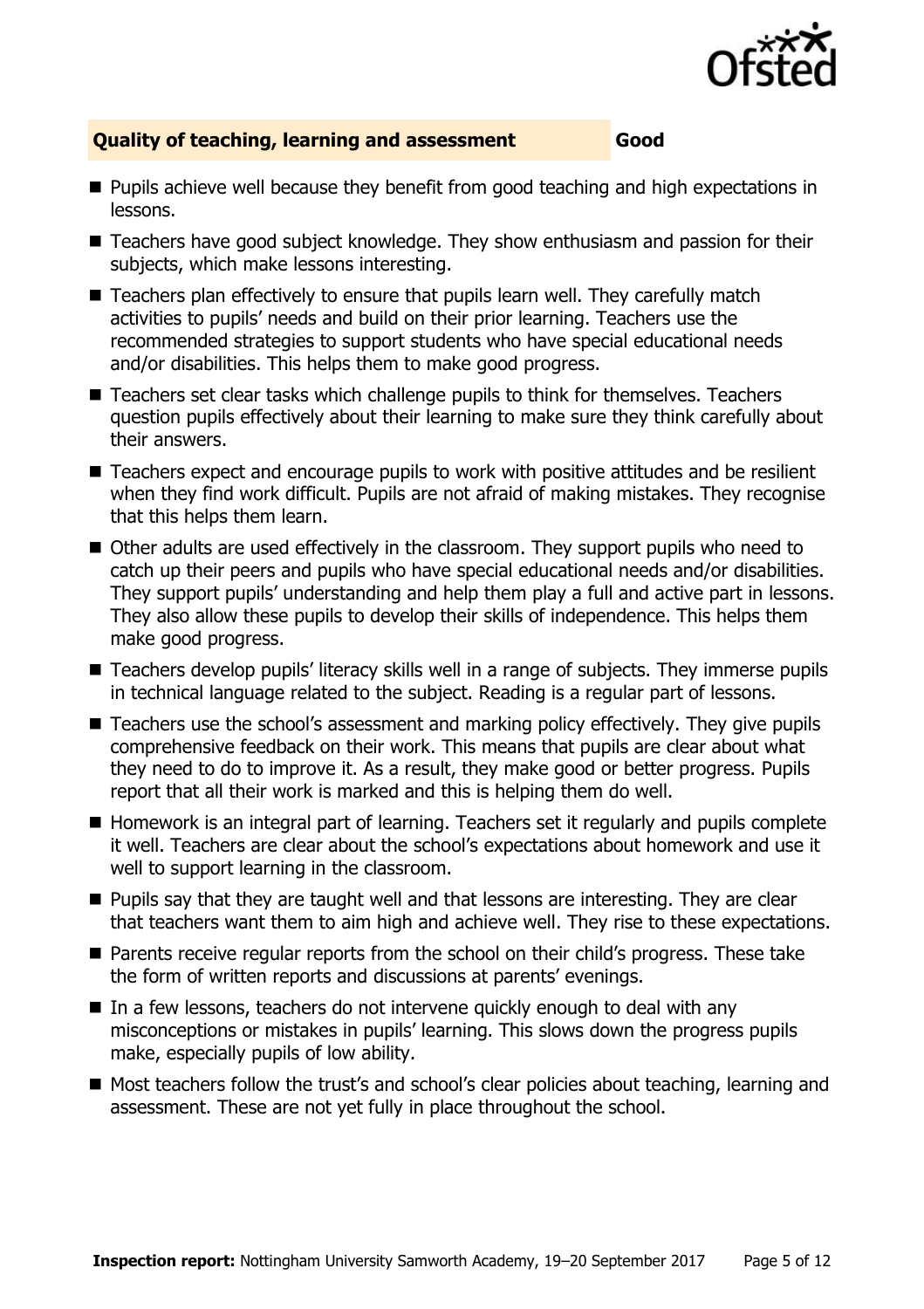

#### **Personal development, behaviour and welfare Good**

#### **Personal development and welfare**

- The school's work to promote pupils' personal development and welfare is good.
- **Pupils are confident and happy and universally proud of their school. They talk with** enthusiasm about their experiences at school. The school is very welcoming and this is appreciated by pupils.
- **Pupils' attitudes to learning are positive and they are happy to contribute in lessons.** They engage purposefully and enthusiastically in learning activities.
- **Pupils are universally respectful of each other and adults at the school. They feel that** the school is a place where 'you are free to be who you are' and everyone is fully included. This is particularly evident when pupils instinctively help and support pupils who have special educational needs and/or disabilities.
- **Pupils report that bullying is extremely rare. They are confident that, if any bullying** happens, it is dealt with swiftly and effectively.
- The personal development curriculum covers a comprehensive range of topics. These contribute to pupils' good personal development. Pupils know how to keep safe and healthy, including when they go online and in relation to their mental health and wellbeing.
- **Pupils receive high-quality careers education throughout their time at school.** Information, advice and guidance help them to make appropriate choices for when they leave school. As a result, very few pupils who left last year are not in education, employment or training.
- The personal development of the pupils who receive part or all of their education elsewhere is well supported. Their attendance and progress are monitored carefully.

### **Behaviour**

- The behaviour of pupils is good.
- **Pupils value their education and all the efforts that adults make on their behalf. They** know that staff have high expectations and aspirations for them to succeed.
- **Pupils are punctual to lessons and arrive prepared and eager to learn. They are polite** and courteous and have good manners. Pupils work and play together well.
- Behaviour in lessons and around the school is good. Inspectors heard only two examples of inappropriate language during the inspection and, on both occasions, this was dealt with immediately by staff.
- **Pupils mostly attend well and attendance is broadly in line with the national average.** The attendance of disadvantaged pupils and pupils who have special educational needs and/or disabilities has improved. The number of pupils who are regularly absent from school is reducing. The school employs a range of strategies to ensure that attendance is good and staff are tenacious in their follow-up of any absences.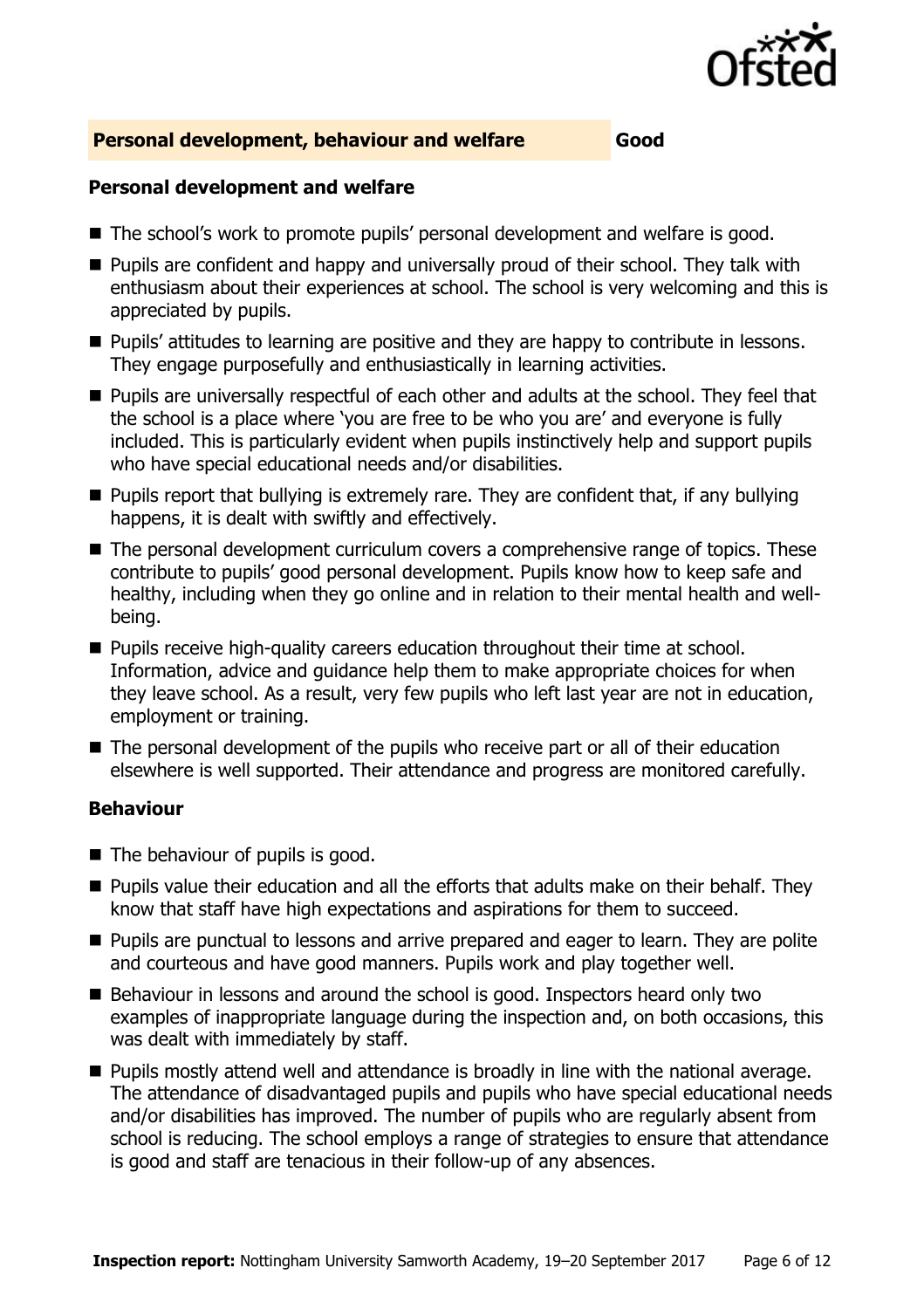

- The number of pupils who have been excluded from school for short periods of time has reduced each year. The school's effective inclusion unit works well to manage the behaviour of students who need extra support. The unit has been instrumental in improving behaviour and reducing the number of exclusions. The number of children permanently excluded from school fell dramatically last year but remains higher than the national average.
- Good relationships contribute to the warm and welcoming atmosphere of the school. They support pupils' well-being and personal development.
- **Pupils look smart in their school uniforms. They respect the school building and there is** almost no litter.

#### **Outcomes for pupils Good Good**

- **Pupils are making good progress across a range of subjects and in all year groups. The** GCSE results in 2017 showed many improvements on the previous year, especially in English and mathematics. Many pupils exceeded expectations, especially the most able pupils, including the most able disadvantaged pupils.
- $\blacksquare$  From their low starting points, pupils are gaining in knowledge, skills and understanding in a range of subjects. Good progress is being sustained in key stages 3 and 4. Pupils are confident in talking about their learning.
- **Pupils' progress is checked across all the schools in the trust. This ensures that** assessments are accurate and reliable. Leaders made accurate predictions for the GCSE results 2017, if a little cautious. Pupils are making faster progress throughout the school than previously.
- Disadvantaged pupils are making faster progress than they were. The differences between their progress and the progress of other pupils are diminishing. The extra government funding to help disadvantaged pupils keep up with their peers is spent wisely.
- Pupils who have special educational needs and/or disabilities are very well supported and make good progress from their starting points. The school has adapted its assessment systems to ensure that these pupils' progress is monitored rigorously. This includes recognising, where appropriate, small steps of progress.
- **Pupils who enter Year 7 with below average attainment in English and mathematics** receive extra help so they can catch up. They make good progress. A focus on improving reading continues throughout the school and the majority of pupils who are behind in their reading make very rapid progress to catch up with their peers.
- **Pupils who use the school's outstanding provision for deaf children make excellent** progress, both in their academic work and their personal development. This is because of the outstanding support they receive.
- **Pupils enjoy reading. The school library is well used and pupils talk enthusiastically** about the books they are reading. They show good skills in working out how to read unfamiliar words.
- Standards are improving consistently in a range of subjects. The school's assessment information shows that this is set to further improve in future years. Disadvantaged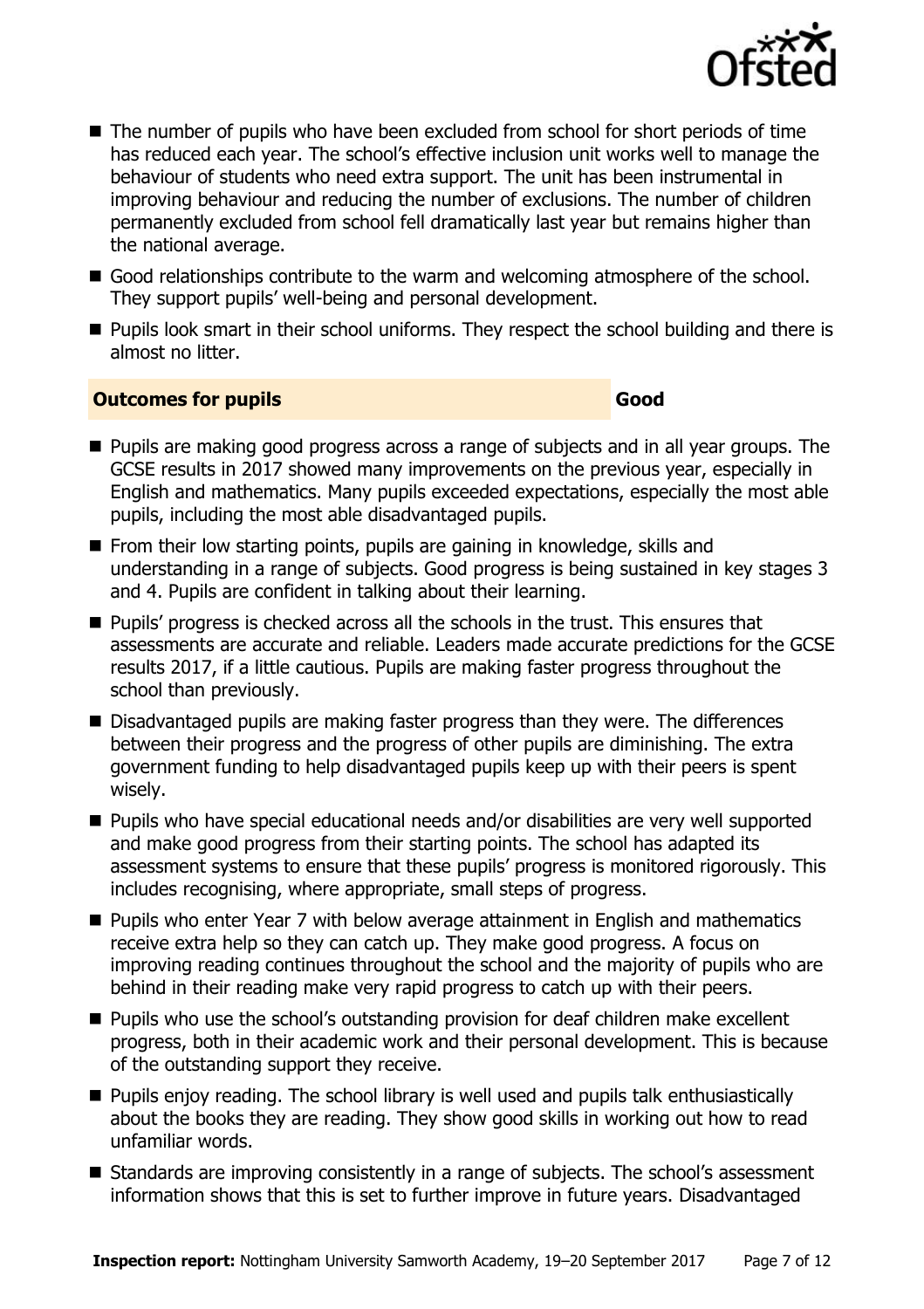

pupils and pupils who have special educational needs and/or disabilities are also reaching higher standards.

- **Pupils are well prepared for the next stages in their education, employment or training.** Almost all pupils move into further education, employment or training when they leave the school.
- A small number of pupils receive part or all of their education elsewhere. They are on appropriate courses and are making good progress. They expect to achieve qualifications which are suitable for them and will help them move on successfully when they leave school.

#### **16 to 19 study programmes Good**

- Leaders of the sixth form have instilled a culture of high expectations among students. They have designed provision which supports students' good progress and skill development. This is helping students to make good progress in a range of courses.
- The curriculum is broad and carefully planned to ensure that it meets the needs of individual students, including those with complex needs. The courses offered are mainly vocational. The most able students are provided with progression routes into university. The sixth form meets the requirements of the 16 to 19 study programmes.
- Students who take English and mathematics GCSEs as part of their study programmes make good progress.
- **Provision for students' personal development is strong. It helps them develop** employability skills as well as skills in areas such as financial management. Goodquality independent careers advice is built into this programme. In-year retention of students is low but this is because a number of students move into the sixth form to develop their personal skills and independence. The school supports them in moving on to appropriate post-16 pathways when they are confident and able to do so. The majority of students move on to higher levels of study.
- Teaching is good and sometimes outstanding in the sixth form. It is typified by thorough planning, a positive climate for learning and opportunities for students to develop their social and life skills.
- $\blacksquare$  Students show positive attitudes to learning. They are very positive about their experiences in the sixth form. They feel safe and well supported by their teachers.
- Behaviour is consistently good in the sixth form. Learners grow in confidence as a result of the programmes on offer to them.
- Attendance in the sixth form is improving.
- Students make above average progress from their starting points. Progress is checked rigorously. Staff provide extra support and coaching if students are finding their studies hard.
- $\blacksquare$  Homework is set regularly. Students say they are given good feedback by their teachers about how to improve their work.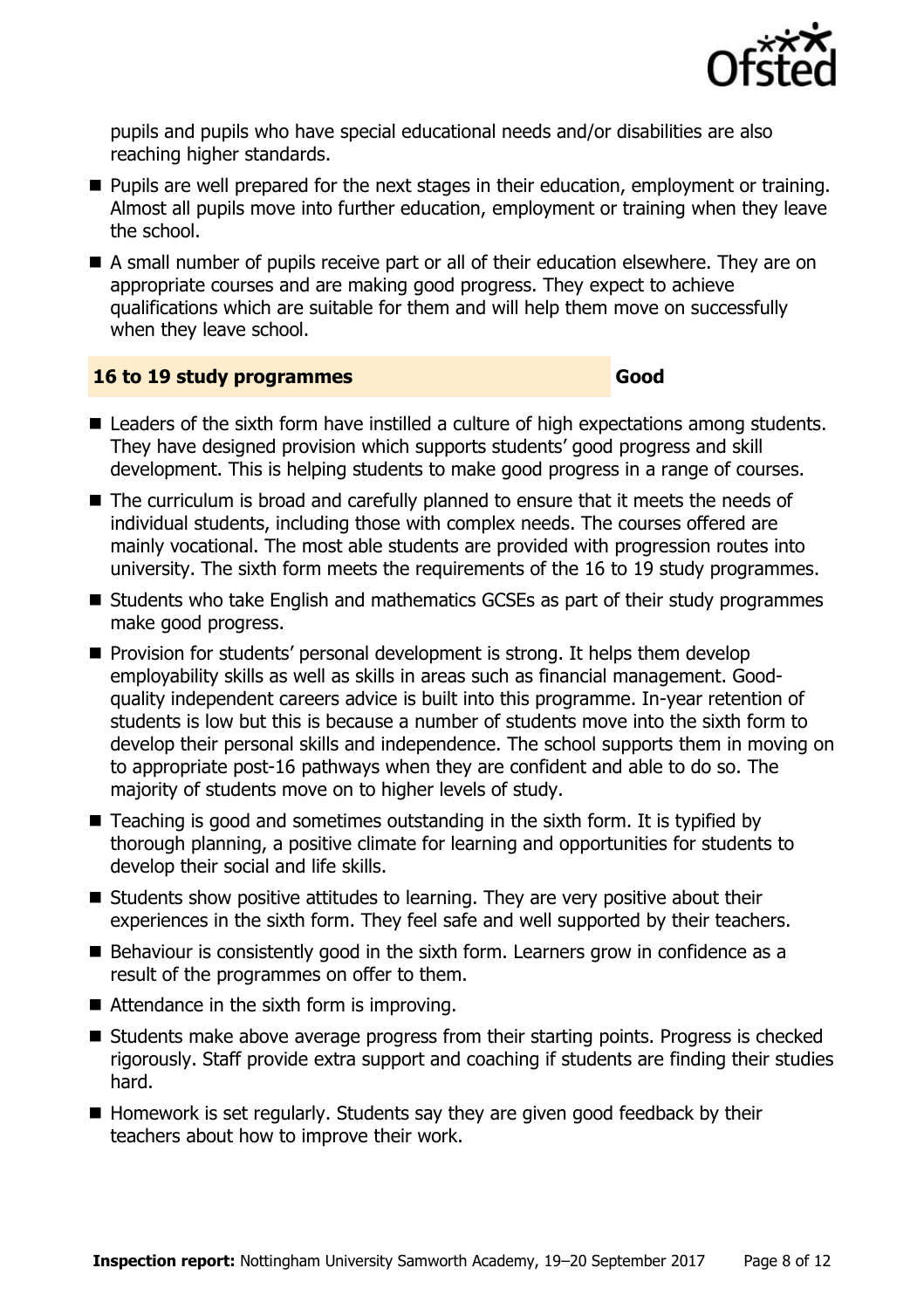

# **School details**

| Unique reference number | 135761     |
|-------------------------|------------|
| Local authority         | Nottingham |
| Inspection number       | 10036077   |

This inspection of the school was carried out under section 5 of the Education Act 2005.

| Type of school                                           | Comprehensive       |
|----------------------------------------------------------|---------------------|
| School category                                          | Academy sponsor-led |
| Age range of pupils                                      | 11 to 18            |
| <b>Gender of pupils</b>                                  | Mixed               |
| Gender of pupils in 16 to 19 study<br>programmes         | Mixed               |
| Number of pupils on the school roll                      | 763                 |
| Of which, number on roll in 16 to 19 study<br>programmes | 47                  |
| Appropriate authority                                    | Board of trustees   |
| Chair                                                    | <b>John Mills</b>   |
| <b>Head of school</b>                                    | Mark Watts          |
| Telephone number                                         | 0115 929 1492       |
| Website                                                  | www.nusa.org.uk     |
| <b>Email address</b>                                     | contact@nusa.org.uk |
| Date of previous inspection                              | 20-21October 2015   |

### **Information about this school**

- The school meets requirements on the publication of specified information on its website.
- The school complies with Department for Education guidance on what academies should publish.
- The school is part of the Nova Education Trust, which has a board of directors. The school has a local governing body.
- The majority of pupils are from White British backgrounds.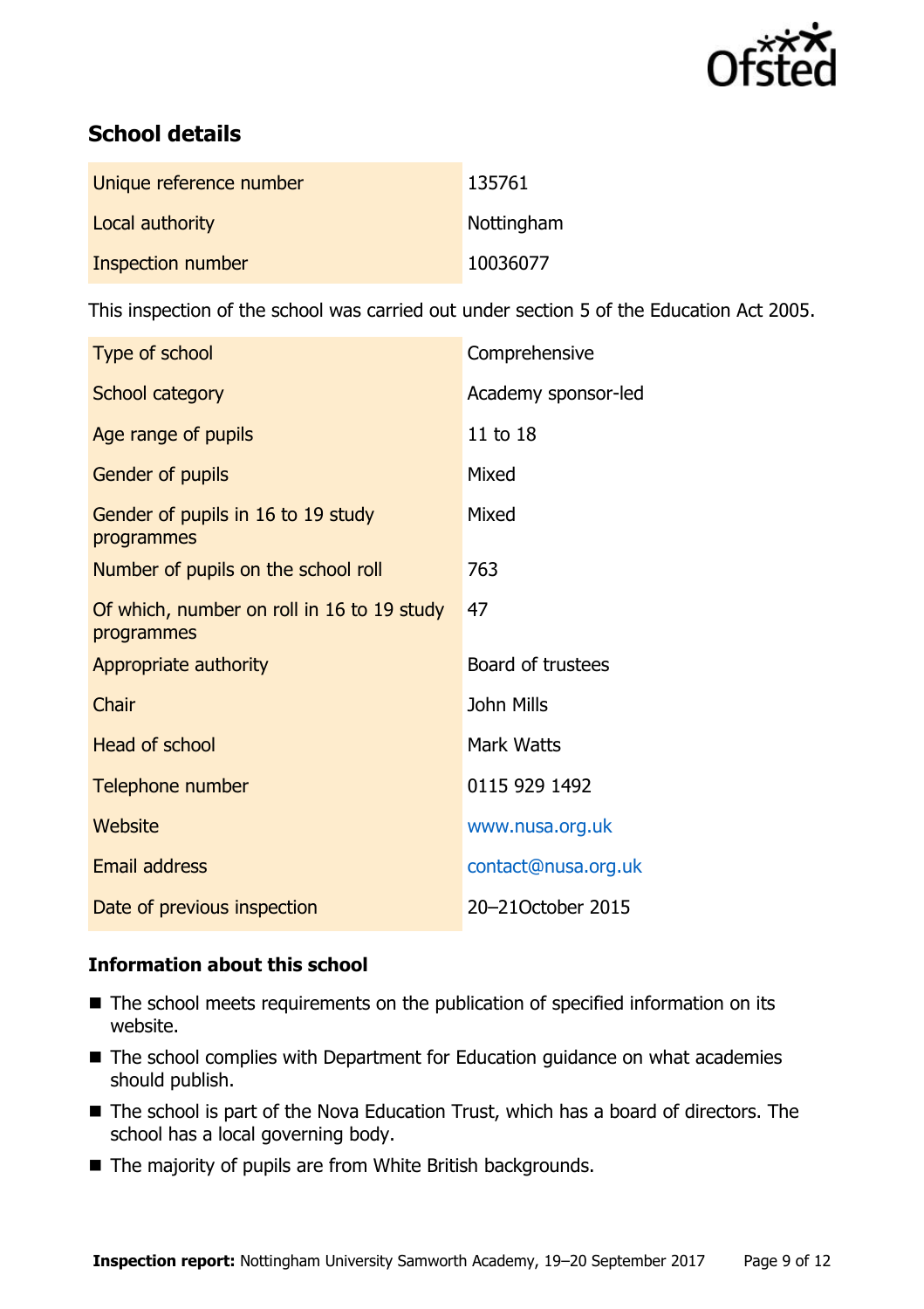

- The proportion of pupils who have special educational needs and/or disabilities is below average. The proportion supported by a statement or an education, health and care plan is above average.
- The school runs specially resourced provision for pupils who have special educational needs and/or disabilities. This provision accepts up to 14 deaf children referred by the local authority. Currently, 12 children use this provision, all of whom are on the school's roll.
- $\blacksquare$  The proportion of disadvantaged pupils is above average.
- A small number of pupils receive part or all of their education at Equip, Stone Soup Academy, Jubilee House, Crisp Vocational Provision and Boston Training Enterprise.
- The school meets the government's current floor standards, which set out the minimum expectations for pupils' attainment and progress at the end of year 11.
- $\blacksquare$  The 16 to 19 study programmes meet the minimum standards set by the government.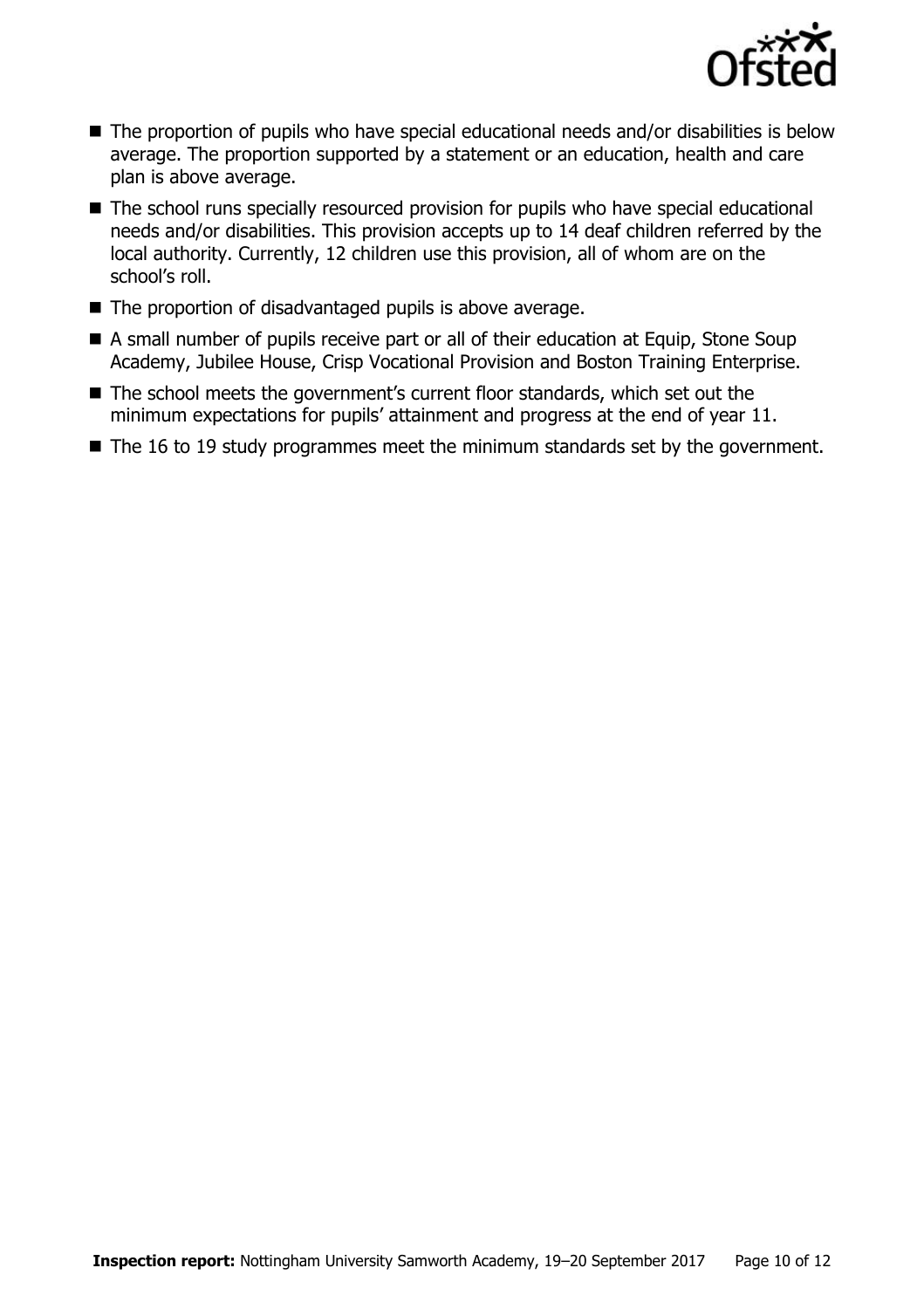

# **Information about this inspection**

- Inspectors observed teaching and learning across subjects and year groups in 42 lessons. Several observations were carried out jointly with senior leaders.
- The inspection team looked closely at pupils' work in a sample of books across a range of subjects and in all year groups. They also looked at pupils' books in lessons.
- Meetings were held with senior leaders, leaders in charge of subjects and other aspects of the school's work, teachers, governors and members of the trust's executive team.
- **Inspectors spoke with pupils from all year groups in meetings, informally around the** school and in lessons.
- Inspectors scrutinised a range of documents. These included senior leaders' evaluations of the school's performance, improvement plans, records of training and professional development, and information on pupils' attainment, progress, behaviour and attendance.
- Inspectors considered the seven responses to Ofsted's online questionnaire, Parent View, and the 74 responses to the online questionnaire for staff. There were no responses to the online questionnaire for pupils.

#### **Inspection team**

| Denise Newsome, lead inspector | Ofsted Inspector        |
|--------------------------------|-------------------------|
| <b>Christine Horrocks</b>      | <b>Ofsted Inspector</b> |
| <b>Andy Hunt</b>               | <b>Ofsted Inspector</b> |
| Julie Sheppard                 | <b>Ofsted Inspector</b> |